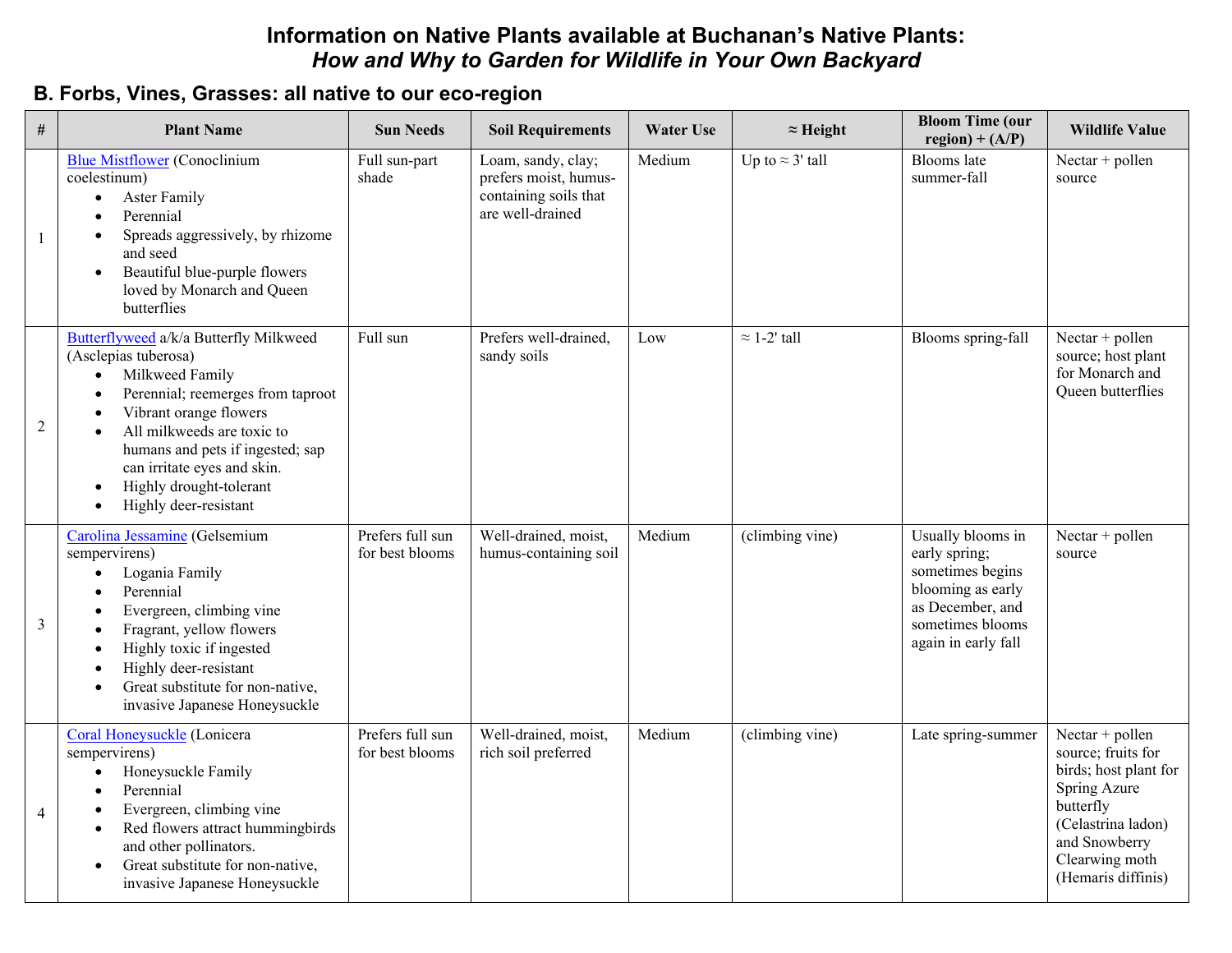| 5              | Drummond's Turkscap (Malvaviscus<br>arboreus var. drummondii)<br>Mallow Family<br>$\bullet$<br>Perennial<br>Deciduous shrub<br>Striking red flowers and fruits                                                                                                                                 | Part shade to<br>shade; can grow<br>in sun, but<br>becomes very<br>leggy | Prefers well-drained,<br>moist soil                                              | Medium | Usually $\approx$ 2-3' tall, but<br>can grow up to 9' tall | Blooms late spring-<br>fall                        | Nectar + pollen<br>source; fruits for<br>birds and small<br>mammals                                  |
|----------------|------------------------------------------------------------------------------------------------------------------------------------------------------------------------------------------------------------------------------------------------------------------------------------------------|--------------------------------------------------------------------------|----------------------------------------------------------------------------------|--------|------------------------------------------------------------|----------------------------------------------------|------------------------------------------------------------------------------------------------------|
| 6              | Green Milkweed (Asclepias viridis)<br>Milkweed Family<br>$\bullet$<br>Perennial; reemerges from taproot<br>Unusual greenish-white flowers<br>All milkweeds are toxic to<br>humans and pets if ingested; sap<br>can irritate eyes and skin.<br>Highly drought-tolerant<br>Highly deer-resistant | Full sun                                                                 | Sandy to rocky, can<br>be poor or rich, must<br>be well-drained                  | Low    | $\approx$ 1-3' tall                                        | Blooms spring-fall                                 | Nectar + pollen<br>source; host plant<br>for Monarch and<br>Queen butterflies                        |
| $\overline{7}$ | Lemon Beebalm (Monarda citriodora)<br>Mint Family<br>$\bullet$<br>Annual<br>Beautiful purple flowers<br>Highly deer-resistant                                                                                                                                                                  | Full sun to part<br>shade                                                | Various loams, sandy,<br>clay (dry soil)                                         | Low    | $\approx$ 1-2' tall                                        | Blooms late spring-<br>summer or fall              | Nectar + pollen<br>source                                                                            |
| 8              | Pigeonberry (Rivina humilis)<br>Pokeweed Family<br>$\bullet$<br>Perennial, deciduous<br>White/pink flowers, scarlet berries<br>Toxic if ingested<br>Moderately deer-resistant                                                                                                                  | Part shade                                                               | Various moist, well-<br>drained soils, e.g.,<br>clay, loam, sandy,<br>calcareous | Medium | Usually $\approx 1.5$ ' tall                               | Blooms spring-fall                                 | Fruit for birds                                                                                      |
| 9              | Scarlet Sage (Salvia coccinea)<br>Mint family<br>Perennial<br>Bright red, tubular flowers<br>Reseeds aggressively<br>Fairly deer-resistant                                                                                                                                                     | Full sun to part<br>shade                                                | Caliche, sandy,<br>various loams, clay<br>(moist to dry soil)                    | Medium | $\approx$ 1-3' tall                                        | Blooms spring-fall<br>(first freeze)               | Nectar + pollen<br>source                                                                            |
| 10             | Switchgrass (Panicum virgatum)<br><b>Grass Family</b><br>Perennial<br>Can be toxic to horses, sheep,<br>goats<br>Reddish-purple seedhead in fall                                                                                                                                               | Prefers full sun,<br>but can grow in<br>part shade                       | Various soils, dry to<br>moist, e.g., sandy,<br>loam, clay, limestone            | Medium | $\approx$ 3-6' tall                                        | Blooms in purple<br>stigmas in late<br>summer-fall | Seeds for birds;<br>host plant for<br>various Skipper<br>and Satyr<br>butterflies; cattle<br>grazing |